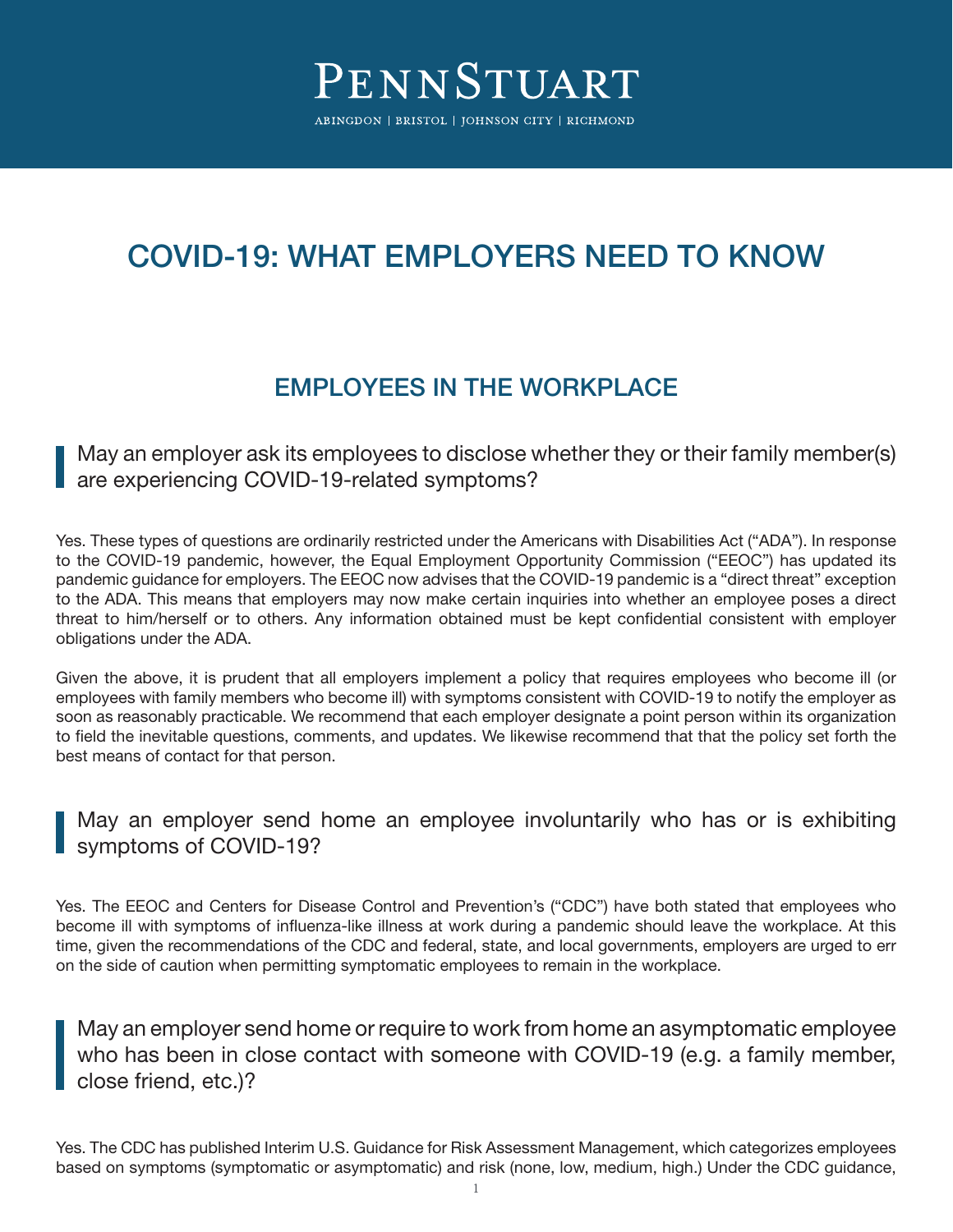employees who are asymptomatic may be excluded from the workplace, if they (1) have close contact with, (2) sat on an aircraft within six feet (two airline seats) of, or (3) live in the same household as, or are an intimate partner of, or are caring for a family member at home, a symptomatic individual with confirmed COVID-19.

### ■ Can an employee refuse to come to work because of fear of infection?

It depends. Employees who are refusing employer directives may be protected from retaliation under the Occupational Safety and Health Administration ("OSHA") in certain circumstances. Specifically, an employee may refuse a project that involves "risk of death or serious physical harm" if all of the following conditions apply: (1) the employee has "asked the employer to eliminate the danger and the employer failed to do so"; (2) the employee "refused to work in 'good faith' (a genuine belief that 'an imminent danger exists'); (3) "[a] reasonable person would agree that there is real danger of death or serious injury"; and (4) "[t]here isn't enough time, due to urgency of the hazard, to get it corrected the hazard through regular enforcement channels, such as requesting an OSHA inspection."

Additionally, under the National Labor Relations Act ("NLRA"), nonsupervisory employees in unionized and nonunionized settings may have the right to refuse work in conditions they believe to be unsafe. To refuse to work, employees should have a "reasonable, good faith belief" that working under certain conditions would not be safe. If you have a unionized workforce, we recommend seeking further legal counsel on this issue.

Having said this, a generalized fear of contracting COVID-19 is unlikely to justify a work refusal in most cases.

### ■ What should an employer do if an employee tests positive for COVID-19?

Employers should engage in decisive action to ensure the infection does not spread. Per the CDC guidelines, this means that employers should send home the employee and all employees who worked closely with that employee for a 14-day period of time. If possible and practicable, employers may still encourage and require employees to telework during this quarantine.

The CDC has provided the following recommendations for most non-healthcare businesses that have suspected or confirmed COVID-19 cases:

- Close off areas used by the ill persons and wait as long as practical before beginning cleaning and disinfection to minimize potential for exposure to respiratory droplets.
- Open outside doors and windows to increase air circulation in the area.
- Cleaning staff should clean and disinfect all areas (e.g., offices, bathrooms, and common areas) used by the ill persons, focusing especially on frequently touched surfaces.
- To clean and disinfect:
	- o If surfaces are dirty, they should be cleaned using a detergent or soap and water prior to disinfection.
	- o For disinfection, diluted household bleach solutions, alcohol solutions with at least 70% alcohol, and most common EPA-registered household disinfectants should be effective.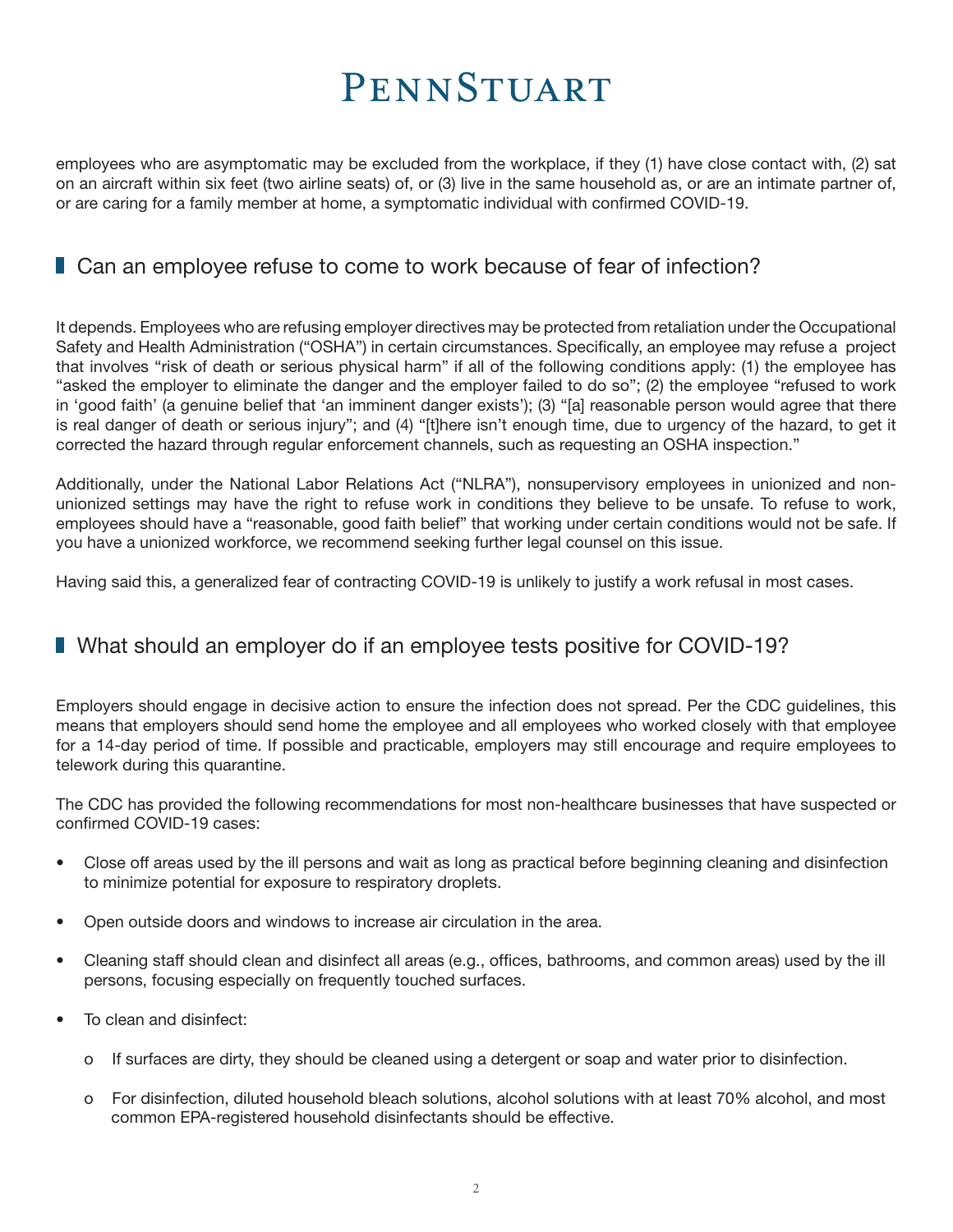- o Cleaning staff should wear disposable gloves and gowns for all tasks in the cleaning process, including handling trash.
- o Gloves and gowns should be compatible with the disinfectant products being used.
- o Additional PPE might be required based on the cleaning/disinfectant products being used and whether there is a risk of splash. Follow the manufacturer's instructions regarding other protective measures recommended on the product labeling.
- o Gloves and towns should be removed carefully to avoid contamination of the wearer and the surrounding area. Be sure to clean hands after removing gloves.
- Employers should develop policies for worker's protection and provide training to all cleaning staff prior to providing cleaning tasks. Training should include when to use PPE, what PPE is necessary, how to properly don (put on), use, and doff (take off) PPE, and how to properly dispose of PPE.

### Can an employer take an employee's temperature at work to determine whether he/she might be infected?

Yes. Under normal operations, taking employee temperatures is a medical examination and therefore may only be conducted if it is "job related and consistent with business necessity." The EEOC has stated, however, that because the CDC and state/local health authorities have acknowledged community spread of COVID-19 and issued attendance precautions, employers **may** measure employees' body temperature. As with all medical information, the fact that an employee had a fever or other symptoms would be subject to ADA confidentiality requirements.

As a practical matter, an employee may be infected with the COVID-19 virus without exhibiting a fever, so temperature checks may not be the most effective strategy for protecting your workforce.

Additionally, take care to provide proper precautions to those employees tasked with taking the temperature of other employees. It is safest to assume the testers are going to potentially be exposed to someone who is infected who may cough or sneeze during the interaction. Based on the anticipated exposure, mitigation efforts must be undertaken to protect the employee, including use of personal protective equipment.

### If an employer learns that an employee has COVID-19, does the employer have a **reporting responsibility?**

Not at this time. The CDC guidance for employers does not include an obligation to report an employee's confirmed COVID-19 diagnosis to the CDC. The healthcare provider that receives the confirmation of a positive test is the mandatory reporter who will handle that responsibility.

## What is the main workplace safety guidance that employers should follow?

OSHA recently published its Guidance on Preparing Workplaces for COVID-19. The guidance outlines actions employers can take to protect their workforce.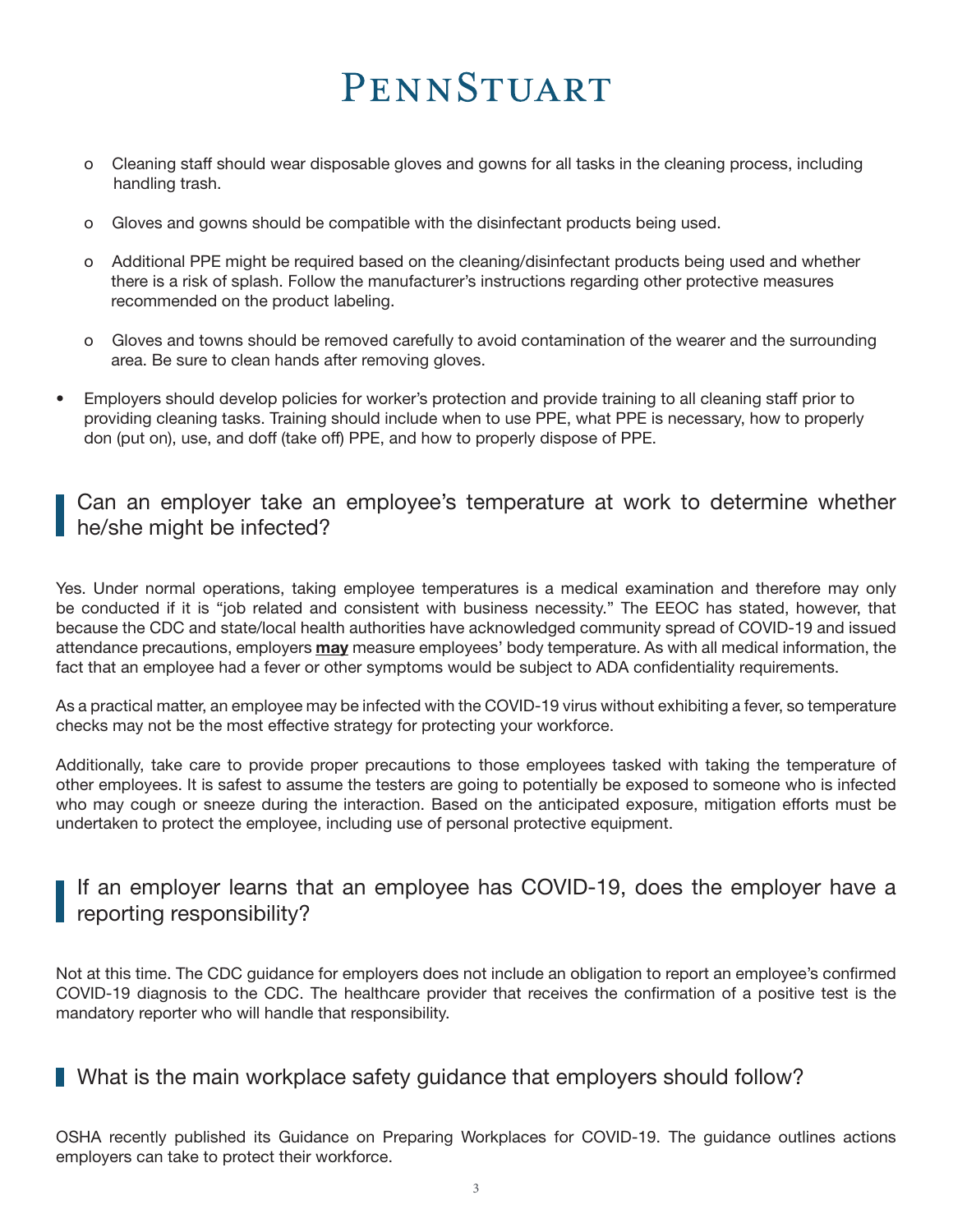OSHA divided workplaces and work operations into four risk zones, according to the likelihood of employee's occupational exposure during the COVID-19 pandemic. These risk zones are useful in determining the amount of risk for each worker, and subsequently, determining appropriate work practices and precautions. The four zones are as follows:

#### **• Very High Exposure Risk**

- o Healthcare workers (e.g. doctors, nurses, dentists, paramedics, emergency medical technicians) performing aerosol-generating procedures (e.g. intubation, cough induction procedures, bronchoscopies, some dental procedures and exams, or invasive specimen collection) on known or suspected COVID-19 patients
- o Healthcare or laboratory personnel collecting or handling specimens from known or suspected COVID-19 patients (e.g. manipulating cultures from known or suspected COVID-19 patients)
- o Morgue workers performing autopsies, which generally involve aerosol-generating procedures, on the bodies of people who are known to have or suspected to having, COVID-19 at the time of their death

#### **• High Exposure Risk**

- o Healthcare delivery and support staff (e.g. doctors, nurses, and other hospital staff who must enter patients' rooms) exposed to known or suspected COVID-19 patients
- o Medical transport workers (e.g. ambulance vehicle operators) moving known or suspected COVID-19 patients in enclosed vehicles
- o Mortuary workers involved in preparing (e.g. for burial or cremation) the bodies of people who are known to have, or suspected of having, COVID-19 at the time of their death

#### **• Medium Exposure Risk**

o Jobs that require frequent and/or close contact with (i.e., within 6 feet of) people who may be infected with COVID-19, but who are not known or suspected patients. In areas without ongoing community transmission, workers in this risk group may have frequent contact with travelers who may return from international locations with widespread COVID-19 transmission. In areas where there is ongoing community transmission, workers in this category may have contact with the general public (e.g., in schools, high population-density-work environments, and some high-volume retail settings.

#### **• Lower Exposure Risk**

o Jobs that do not require contact with people known to be, or suspected of being, infected with COVID-19 nor frequent close contact with the general public. Workers in this category have minimal occupational contact with the public and other coworkers.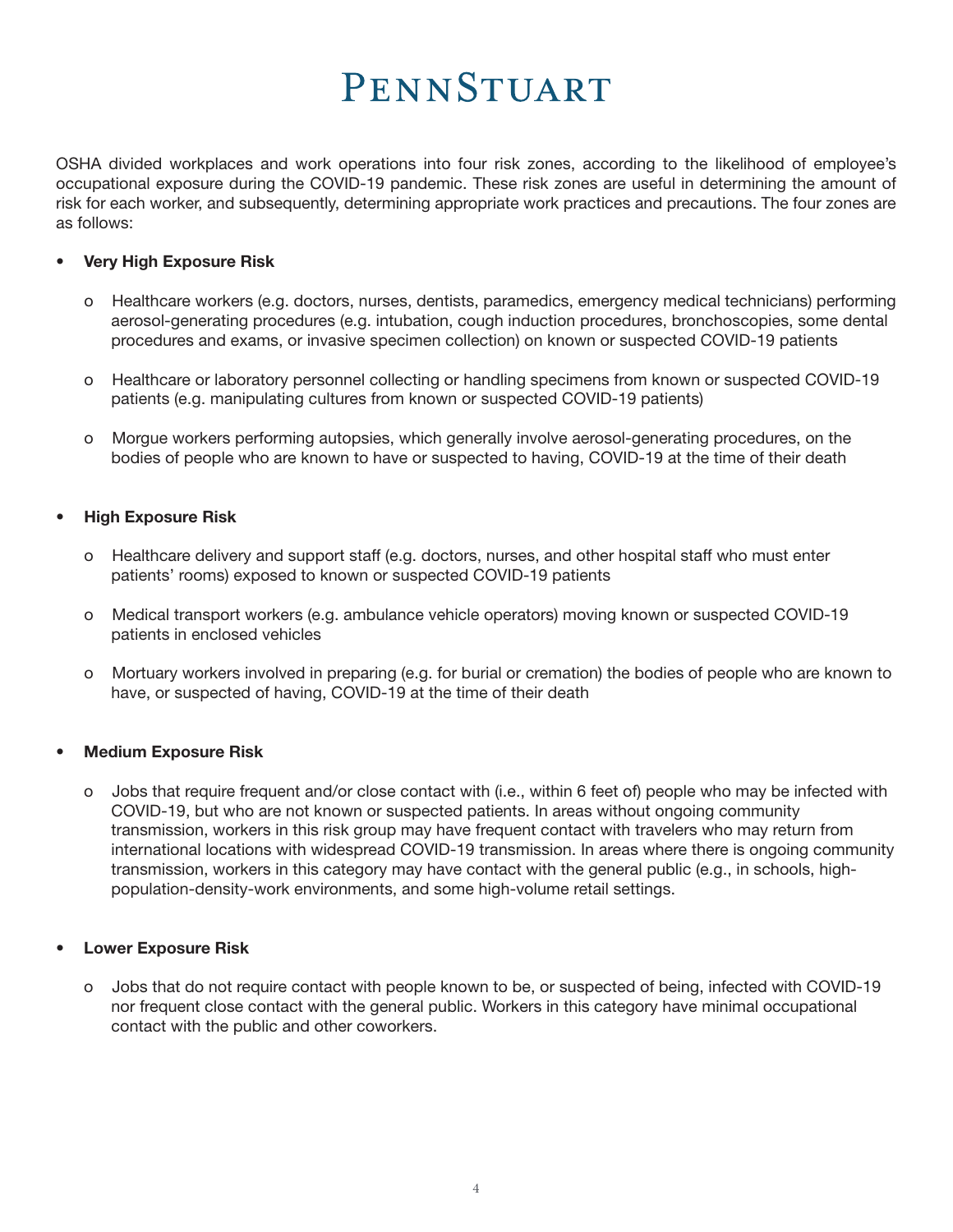## I Is COVID-19 a recordable illness for purposes of OSHA Logs?

Yes. Employers are required to record instances of workers contracting COVID-19 if the employee contracts the virus while on the job. This must be done in the employer's OSHA 300 log. The illness is not recordable if the employee was exposed to the virus while off the clock. Employers thus must record cases of COVID-19 if:

- 1. The case is a confirmed case of COVID-19;
- 2. The case is work-related;
- 3. The case involves one or more of the general recording criteria set forth in 29 C.F.R. 1904.7

During the COVID-19 pandemic, may an employer require its employees to wear personal protective equipment (e.g. face masks, gloves or gowns) designed to reduce the transmission of pandemic infection?

Yes, an employer may require employees to wear personal protective equipment during a pandemic. However, where an employee with a disability needs a related reasonable accommodation under the ADA (e.g., non-latex gloves, or gowns designed for individuals who use wheelchairs), the employer should provide these, absent undue hardship.

### Do these government shutdowns require my business to shut down?

It depends. Many states and localities are mandating that non-essential businesses close. If your state comes under one of these orders, the "fine print" is of utmost importance, as there are exceptions for certain industries and certain workers. Given the rapid pace of these developments, we recommend consultation with legal counsel or state or local authorities.

# VACATION AND SICK LEAVE

## I Is COVID-19 an FMI A-covered serious health condition?

Maybe. Under FMLA, a health condition is a "serious health condition", if, for example, it meets the following criteria:

- 1. More than three calendar (not work) days of incapacity plus two treatments by a healthcare provider (the first of which must occur within seven days of the first day of incapacity and the second within 30 days of the first day of incapacity)
- 2. More than three calendar (not work) days of incapacity plus one treatment by a healthcare provider (which must occur within seven days of the first incapacity) plus continuing treatment (including prescription medication) under the supervision of a healthcare provider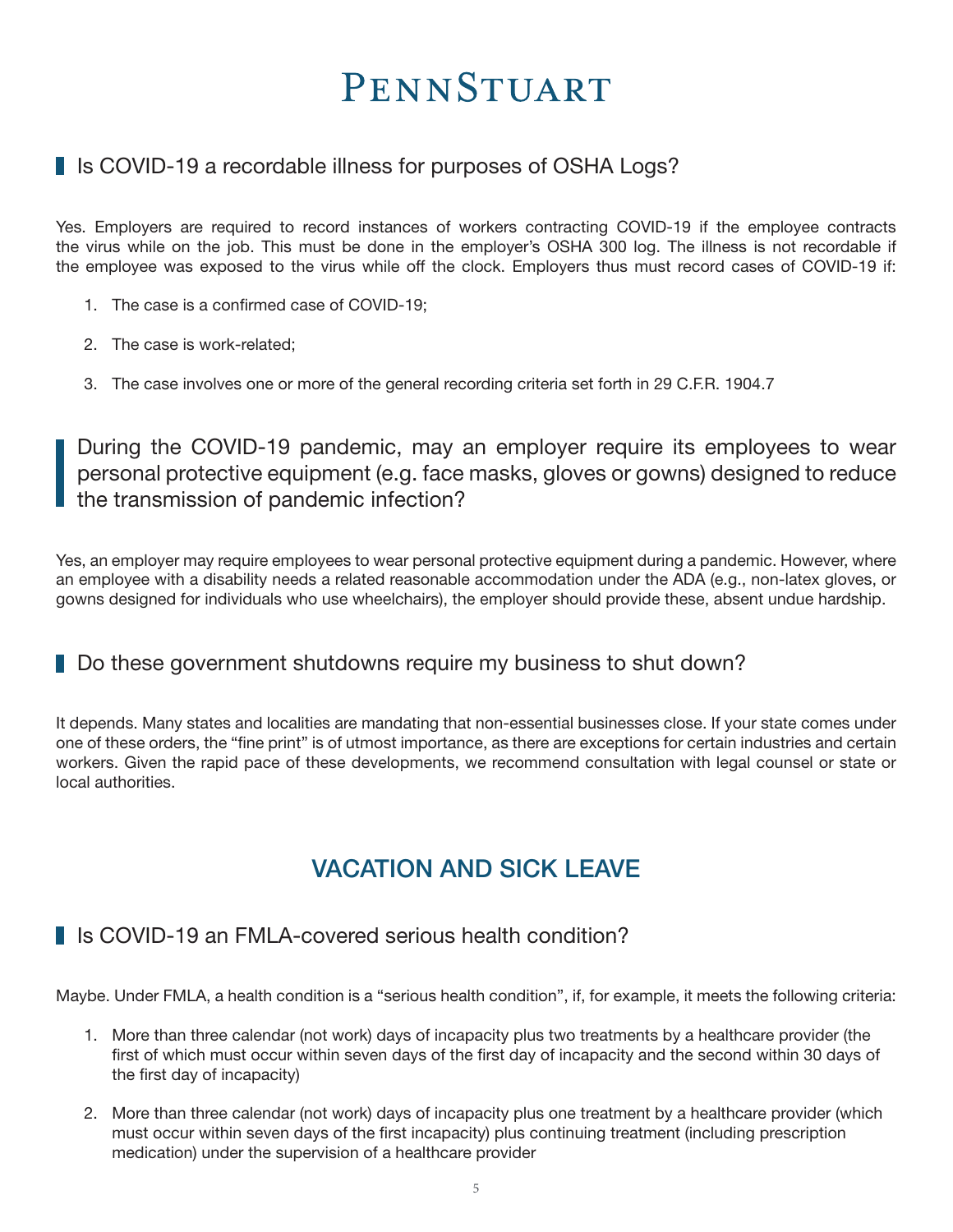Some cases of COVID-19 will qualify, and others will not. Simply because an employee visits a physician does not automatically qualify the employee for FMLA leave.

## What is Emergency FMLA and does it apply to me?

It depends on whether you are an employer who has over 499 employees.

If you are an employer with 500 or more employees, then employees requesting leave could conceivably be protected by the Family and Medical Leave Act ("FMLA") to the extent they otherwise meet FMLA-eligibility requirements (see above). Employers with 500 or more employees are not subject to the recently passed Emergency Family and Medical Leave Act ("E-FMLA") provisions.

If you are an employer with 499 or fewer employees, then employees may request E-FMLA Leave, starting April 2, 2020, for a qualifying need related to a public health emergency. A qualifying need means that an employee may request E-FMLA if the employee is unable to work (or telework) due to a need to care for his/her son or daughter under 18 if the school or place of care has been closed or the childcare provider is unavailable due to a public health emergency.

#### **I** Does E-FMLA apply to small employers?

The Secretary of Labor has the authority to exclude or exempt employers with fewer than 50 employees, health care providers, and emergency responders. Guidance on this is forthcoming.

Does E-FMLA apply to healthcare providers?

E-FMLA provides that an employer of an employee who is a healthcare provider or emergency responder may elect to exclude such employee from emergency leave requirements. At this time, without DOL guidance, this applies on an employee-specific basis and is not a blanket provision that applies to a healthcare employer generally. The employer may choose to exclude such specific employee from receiving the benefits of the E-FMLA. Thus, if an employer makes such election, the affected employee does not get the additional 12 weeks of paid leave (following the 10 days of unpaid leave) allowable under the E-MFLA.

#### I Is the E-FMLA leave paid or unpaid?

The initial ten days of E-FMLA is unpaid. An employee, may, however, elect to use any accrued vacation leave, personal leave, or medical or sick leave for unpaid leave for this initial ten-day leave period. This implies that employees may also use their allotted 80 hours of sick leave from the Emergency Sick Leave provision in Section B, if they do not have any accrued leave, and if they are entitled to such under the specific circumstances.

Leave after the initial ten-day period should be calculated at not less than two-thirds of an employee's regular rate of pay at the hours the employee would normally be scheduled to work. The amount required for paid emergency FMLA leave is limited to \$200/day or \$10,000 in the aggregate.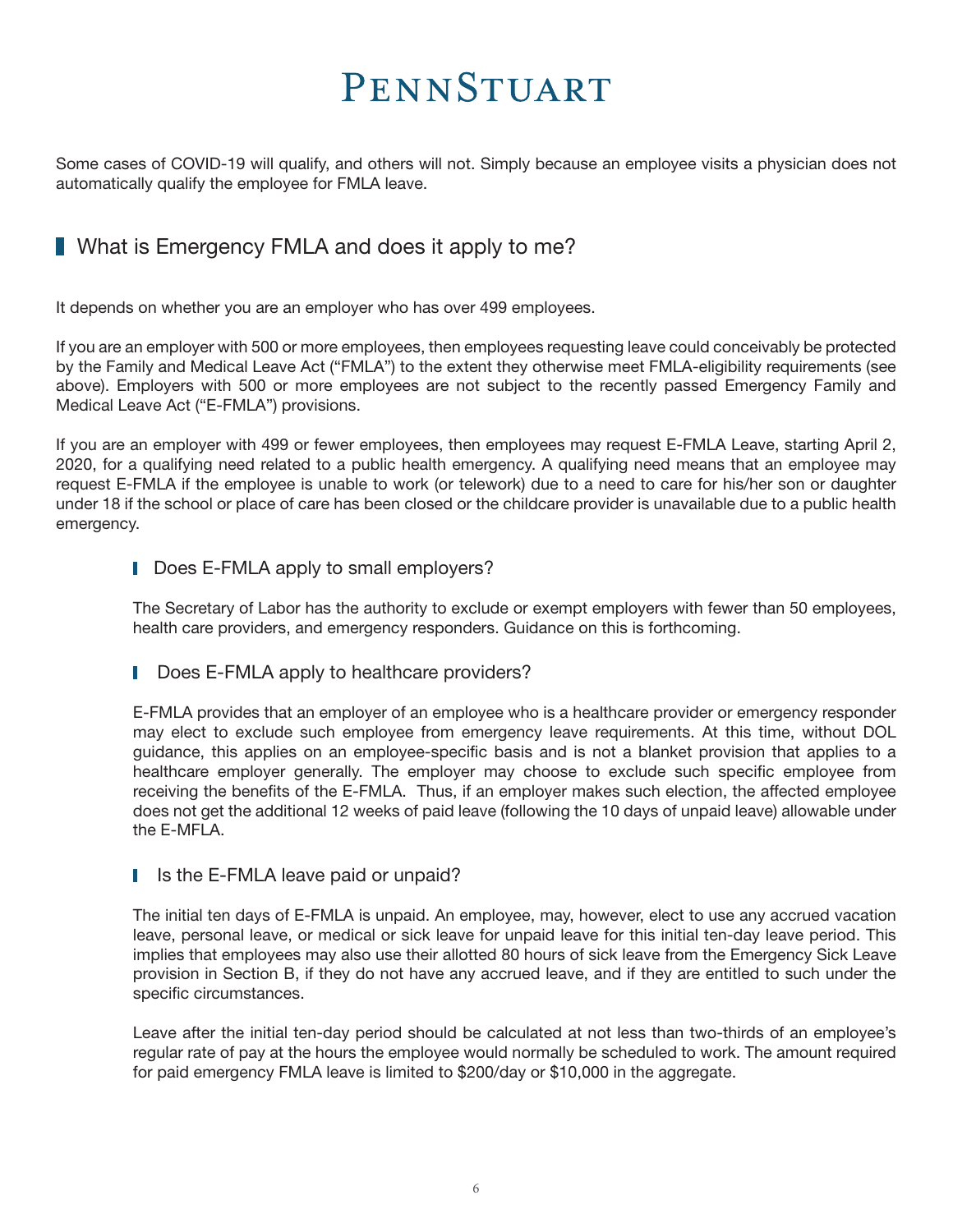#### Are there any tax credits available to me?

Tax credits are available to employers who have made E-FMLA leave payments. IRS guidance is expected on this issue soon. Importantly, employers must pay this leave, even if they do not yet have the particulars of the credit information.

#### When does the E-FMLA go into effect? Is it retroactive?

The E-FMLA is effective on April 2, 2020. At this point, the E-FMLA is not retroactive. This may, but is unlikely to, change with the forthcoming Department of Labor guidance.

### I Is an employer required to offer sick leave to its employees?

Given the recent passage of the Emergency Paid Sick Leave Act, it depends on the number of employees the employer has.

If an employer has 500 or more employees, then employers are not required to offer additional paid sick leave responsive to COVID-19 in addition to whatever policies are already in effect.

If an employer has 499 or fewer employees, then under the newly-passed Emergency Paid Sick Leave Act, then an employer is required to offer additional paid sick leave to an eligible employee, if the employee is unable to work or work remotely for any of the following reasons:

- 1. The employee is subject to a federal, state, or local quarantine or isolation order related to COVID-19;
- 2. The employee has been advised by a health care provider to quarantine due to concerns related to COVID-19;
- 3. The employee is experiencing symptoms of COVID-19 and seeking a diagnosis;
- 4. The employee is caring for an individual subject to an order described in (1) or self-quarantine as described in (2);
- 5. The employee is caring for a son or daughter if the school or place of care has closed or is unavailable due to COVID-19; or
- 6. The employee is experiencing any other substantially similar condition specified by the Secretary of Health and Human Services in consultation with the Secretaries of Treasury and Labor.

 Do employers have to provide emergency paid sick leave to all employees? Even employees who just started with the company?

Yes. The paid sick time is available for all employees, regardless of how long the employee has been employed.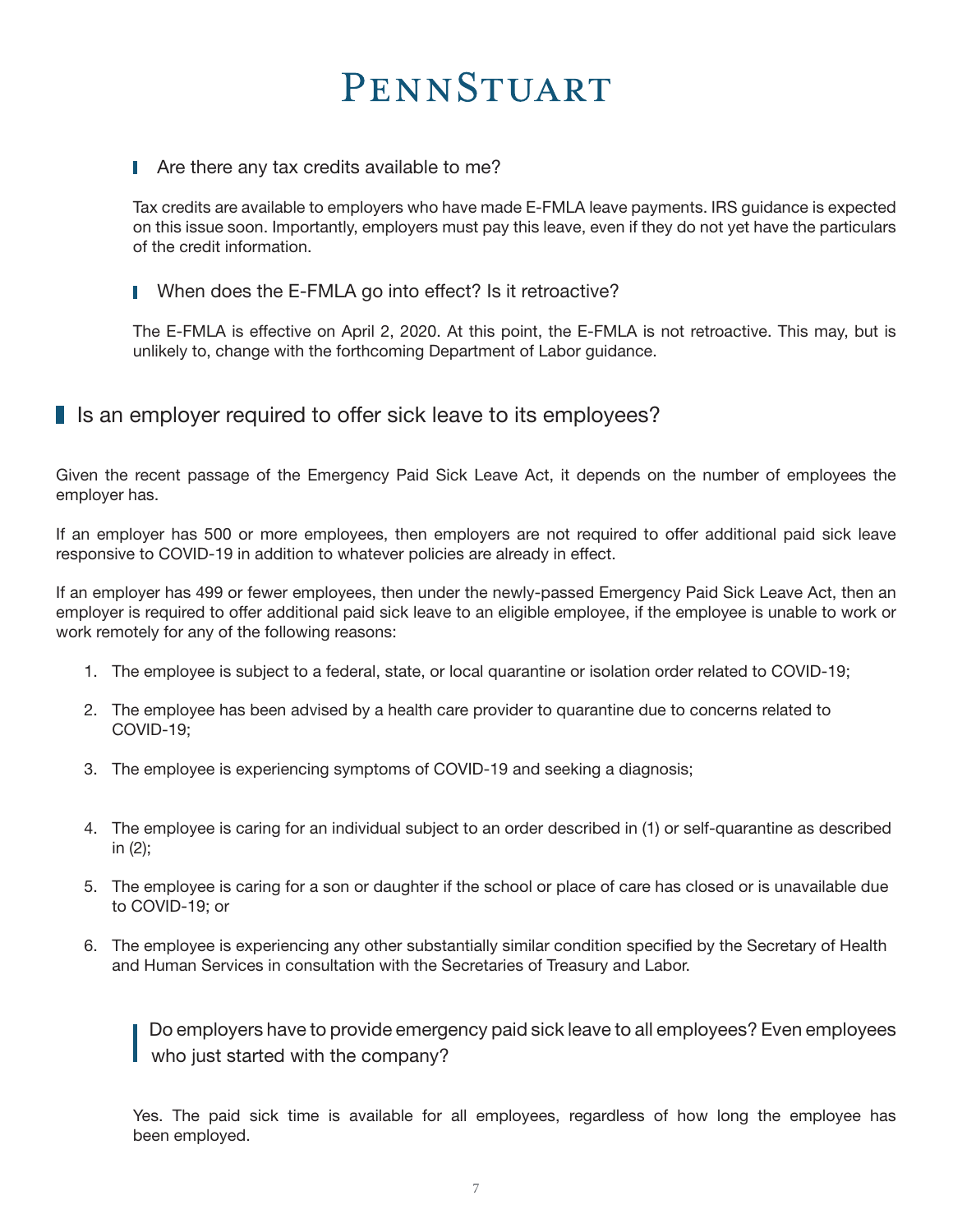How much sick time does an employer have to offer to a full-time employee? What about a part-time employee?

Full-time employees are entitled to 80 hours of paid sick leave. Part-time employees are entitled to a number of hours that equal the number of hours the employee works on average over a two-week period.

Paid sick time shall not exceed \$511/day or \$5,110 in the aggregate for needs (1), (2), or (3) above or \$200/ day and \$2,000 in the aggregate for needs (4), (5), and (6).

Can employers require their employees to use PTO first?

No. An employer may not require an employee use other paid leave provided by the employer before the employee uses the paid sick time provided under the Act.

Do employers have to inform their employees that this paid leave exists?

The Act requires posting a notice, prepared or approved by the Secretary of Labor, in conspicuous places on the premises where notices are customarily placed. The Secretary of Labor is required to make a model notice available no later than seven days after enactment of the Act.

When does the Emergency Paid Sick Leave Act go into effect? Is it retroactive?

The Emergency Paid Sick Leave Act is effective on April 2, 2020. At this point, it is not retroactive. This may, but is unlikely to, change with the forthcoming Department of Labor guidance.

May an employer require an employee with COVID-19 or symptoms of such to use his/her vacation time and/or other paid time off for the absence?

It depends. If the employer has fewer than 500 employees, then employers should review its obligations under the Families First Coronavirus Response Act - Emergency Paid Leave Act. If the employer has 500 or more employees, then yes, the employer may require such use, subject to the provisions of the employer's current vacation time, paid time off, and other applicable policies.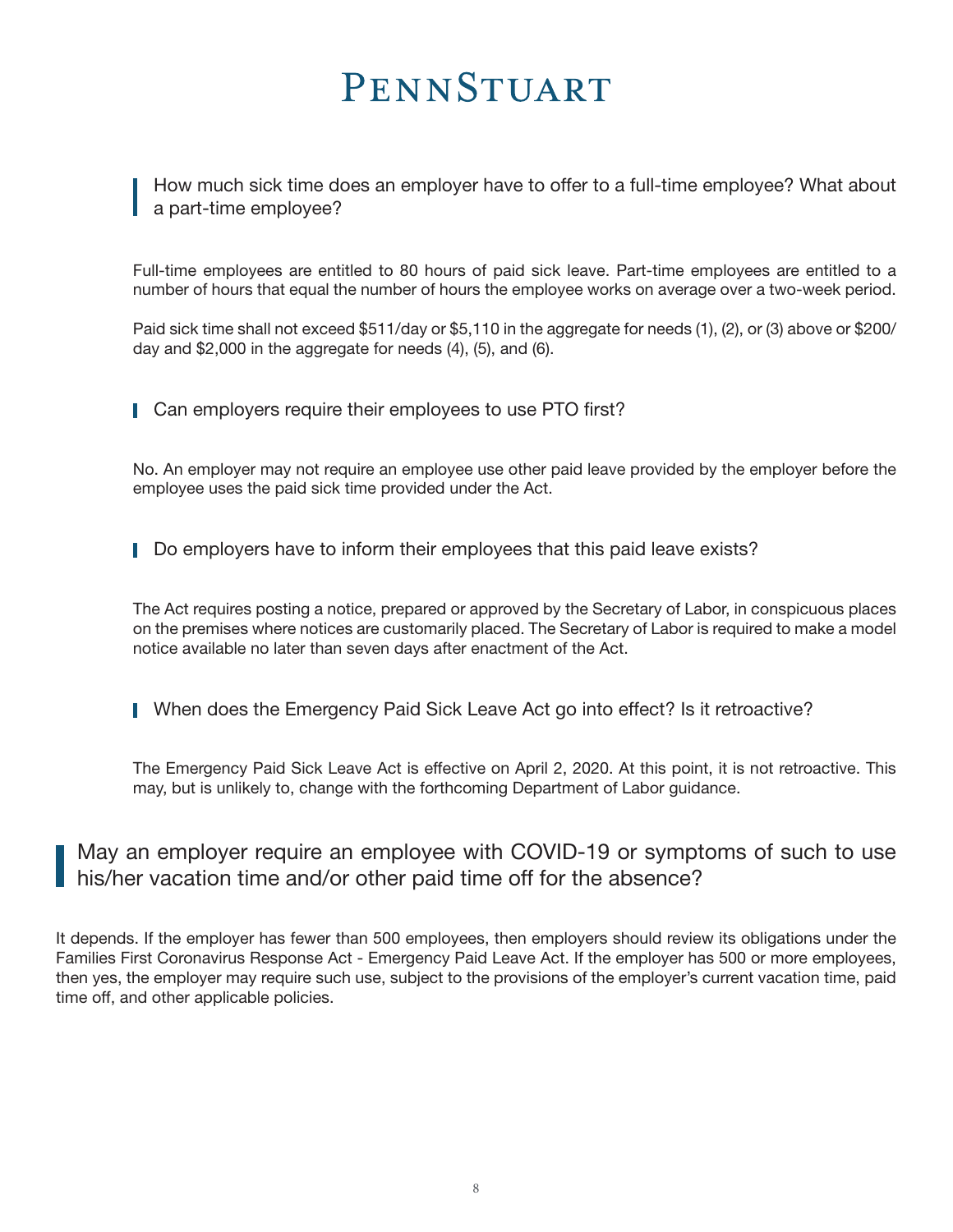# WAGE AND HOUR

May an employer encourage or require employees to telework as an infection control strategy?

Yes. An employer may encourage or require employees to telework as an infection-control or prevention strategy. Telework may also be a reasonable accommodation. Of course, employers must not single out employees either to telework or to continue reporting to the workplace on the basis prohibited by any of the anti-discrimination laws.

### Do employers have to pay employees their same hourly rate or salary if they work from home?

If telework is being provided as a reasonable accommodation for a qualified individual with a disability, or if required by a union or employment contract, then employers must pay the same hourly rate or salary.

If this is not the case and employers do not have a union contract or other employment contracts, under the FLSA, employers generally have to pay employees only for the hours they actually work, whether at home or at the employer's office. However, the FLSA requires employers to pay non-exempt workers at least the minimum wage for all hours worked, and at least time and one half the regular rate of pay for hours worked in excess of 40 in a workweek. Salaried exempt employees generally must receive their full salary in a week in which they perform any work, subject to certain very limited exceptions.

Are employers required to cover any additional costs that employees may incur if they work from home (internet access, computer, additional phone line, increased use of electricity, etc.)?

Employers may not require employees who are covered by the FLSA to pay or reimburse the employer for such items that are business expenses of the employer if doing so reduces the employee's pay below the required minimum wage or overtime compensation. Additionally, employers may not require employees to pay or reimburse the employer for such items if telework is being provided to a qualified individual with a disability as a reasonable accommodation under the ADA.

How many hours is an employer obligated to pay an hourly-paid employee who works a partial week because the employer's business was closed?

The FLSA generally applies to hours actually worked. It does not require employers who were unable to provide work to non-exempt employees to pay them for hours the employees would have otherwise worked.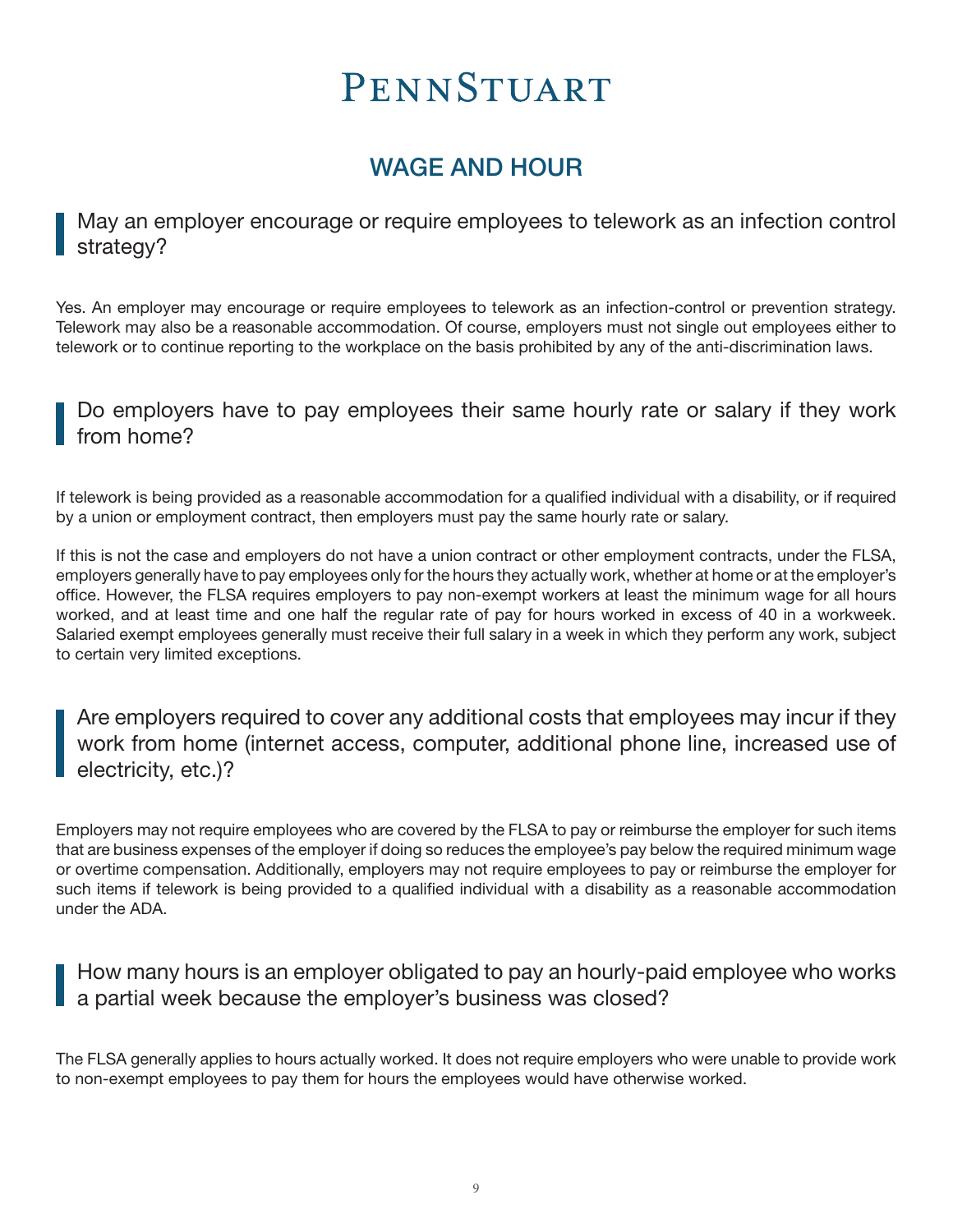If an employer directs salaried, exempt employees to take vacation or leave without pay during office closures during the COVID-19 pandemic, does this impact the employee's exempt status?

Exempt, salaried employees generally must receive their full salary in any week in which they perform any work, subject to certain, very limited exceptions.

May an employer count an employee's time away from work due to the employee's own COVID-19 illness against the employee in terms of the employer's attendance policy?

Yes, but proceed with caution. This question requires an analysis of whether the employee's illness under COVID-19 would be an FMLA-qualifying serious health condition. If a serious health condition, then employer may not count these absences against the employee.

Additionally, if an employee experiences long-term health effects as a result of COVID-19, then the ADA could likewise be triggered. If there are employee complications arising from COVID-19, or COVID-19's effect on preexisting medical conditions, then it could be considered a disability, in which case a reasonable accommodation may be required, such as modification to the employee's attendance requirements.

## **DISCRIMINATION**

### ■ Can an employer enact a policy that prohibits high-risk individuals from working?

The Age Discrimination in Employment Act ("ADEA") and its state law counterparts prevent employers from discriminating against older employees in the absence of a "bona fide occupational qualification." A blanket policy that prohibits employees over a certain age from working would be unlawful. A policy that allows employees in particularly susceptible populations to voluntarily stay home or have priority to telecommute would not be unlawful.

Similarly, the ADA and comparable state laws require employers not to discriminate against people with disabilities. A blanket policy that prohibits employees with certain medical conditions from working would be unlawful unless the employer could prove that doing so would pose a direct threat of substantial harm to that employee or to others. Only in this circumstances may ADA-covered employers make disability-related inquiries or require medical examinations of asymptomatic employees to identify those at higher risk of influenza complication. However, a policy that allows employees in particularly susceptible populations to voluntarily stay home or have priority to telecommute would not be unlawful.

We recommend consultation with an attorney before enacting any policies that would be potentially discriminatory, albeit well-intentioned.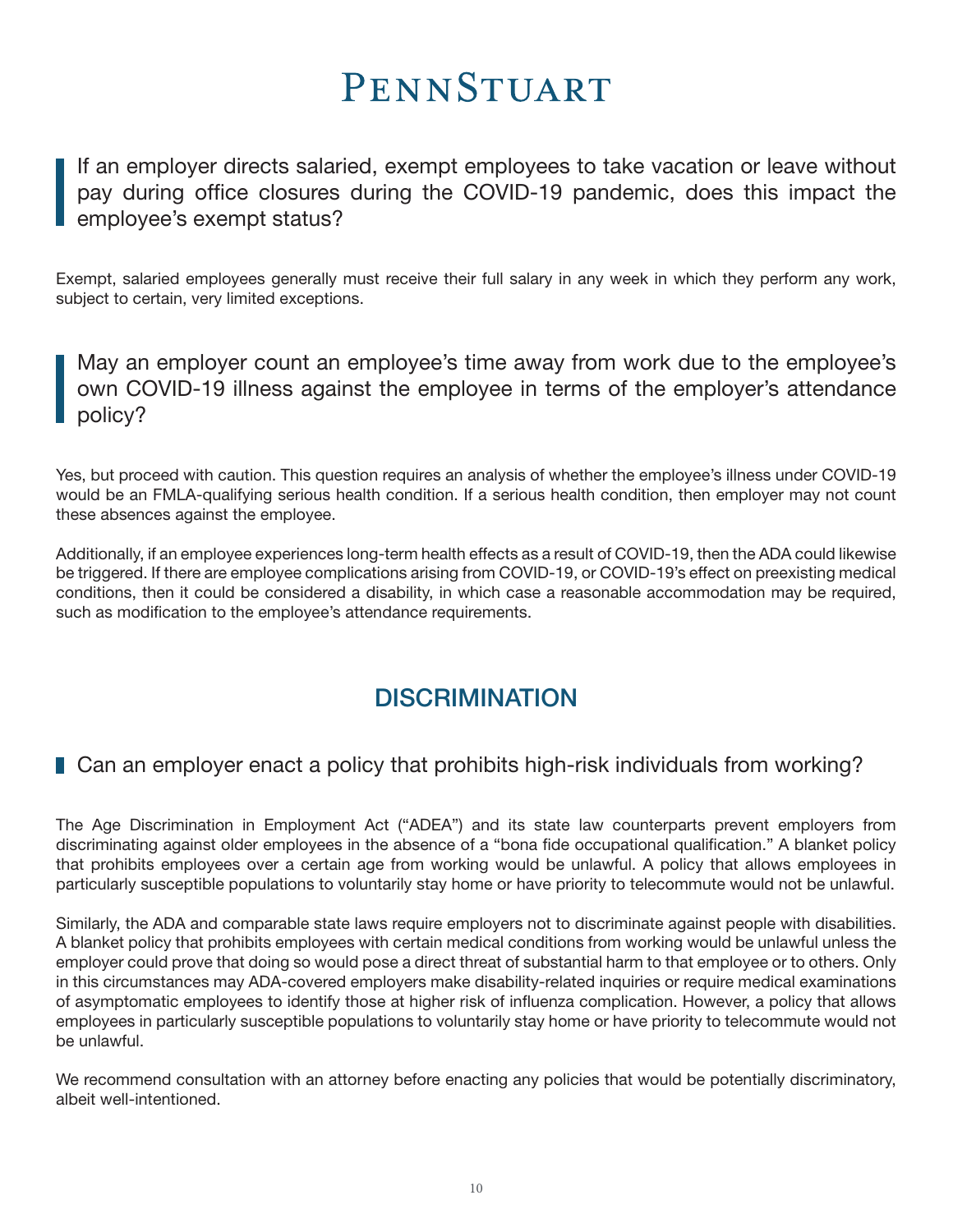If an employer learns that an employee has exposure or a diagnosis of COVID-19, can that employer alert fellow employees of the diagnosis? If so, what steps should the employer take?

The ADA and various state laws mandate privacy of employee medical information under most circumstances. The CDC advises that if an employee is confirmed to have COVID-19, employers should inform fellow employees of their possible exposure to COVID-19 in the workplace but maintain the confidentiality as required by the ADA.

In this circumstance, as a first, we recommend that an employer ask for the consent of an infected employee to let his or her coworkers know of the diagnosis in order to take appropriate steps to contain infection. In the absence of employee consent, the employer should inform other employees that a co-worker is believed to have contracted COVID-19, and for that reason, appropriate protective measures should be taken, including permitting temporary voluntary leave.

# **OTHER**

What are an employer's obligations under the HIPAA privacy rules if contacted by officials asking for emergency personal health information about an employee?

The privacy restrictions mandated by HIPAA only apply to "covered entities" such as medical providers or employersponsored group health plans, and only in connection with individually identifiable health information. It is not applicable for most employers, even if they are within the health care industry, as long as they are not actually treating or paying for the costs of treating, providing medical care, or providing services to companies who do these things. Most employers will learn of a COVID-19 diagnosis from the employee in its role as an employer, and this is not a HIPAA-covered situation.

Keep confidentiality in mind, however. Disclosures should be made only to authorized personnel. We recommend seeking legal counsel if you receive any such requests.

### Can we open childcare centers at our workplace for employees' children who are not allowed to go to school?

No, not unless you comply with the licensing requirements of your state. The Tennessee Department of Human Services recently issued a bulletin setting forth the requirements of an emergency child care center. We recommend you consult legal counsel if you wish to proceed with licensure.

May an employer waive deductibles or co-pays in its health plan for testing and medical treatment relating to COVID-19?

The Families First Coronavirus Response Act addresses this question and requires all group health plan to provide coverage for COVID-19 testing without any plan limitations or cost-sharing charges. Having said that, employers